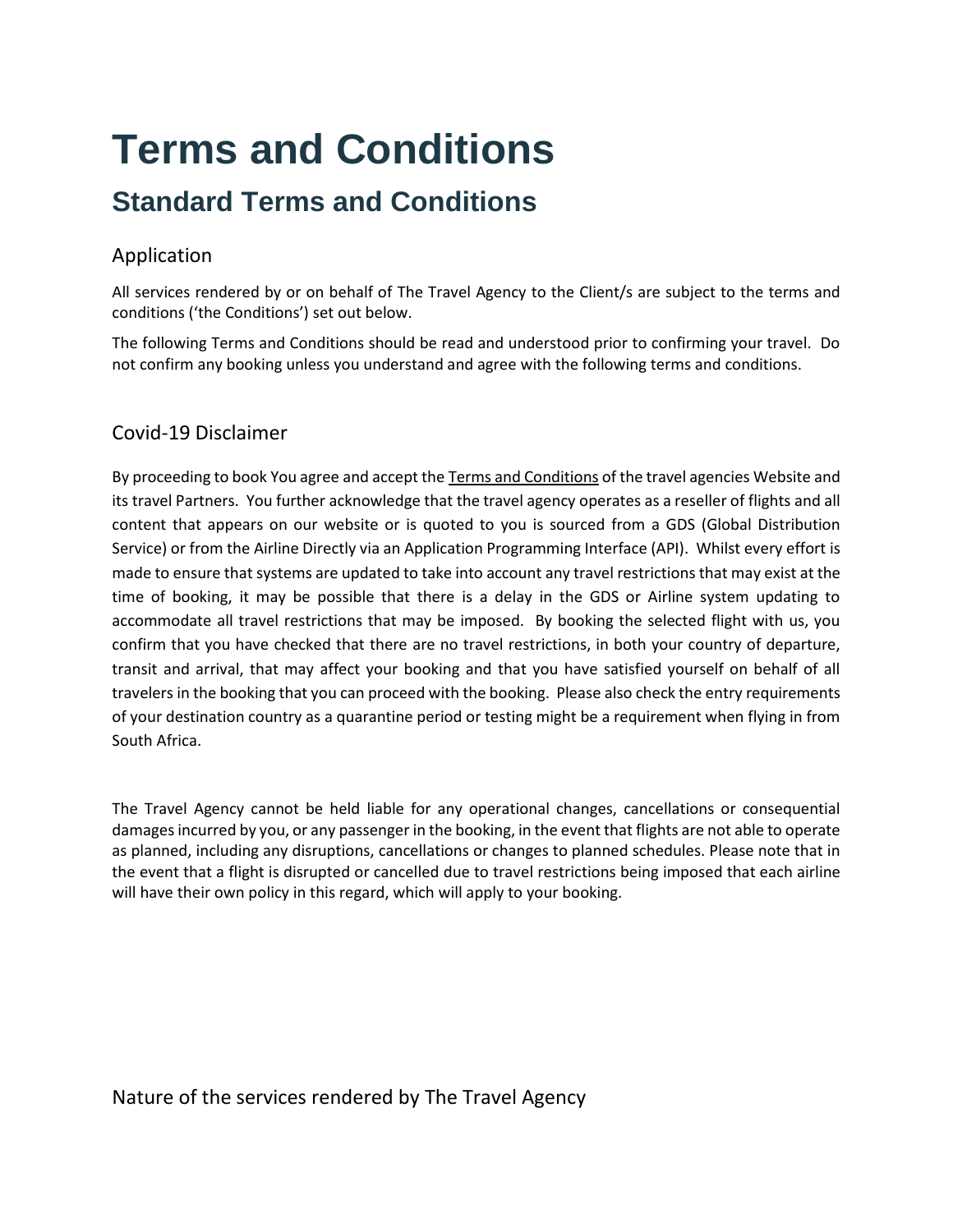The Travel Agency renders the service of full travel agency services offline, with its primary focus on the travel and accommodation industries ('the Services') pursuant to which the general public shall

- i. have access to the travel agencies staff,
- ii. be entitled to set certain travel, accommodation and/or other service criteria,
- iii. request quotations and
- iv. be entitled to confirm bookings and make reservations relating to travel, accommodation and/or other service requirements.

For the avoidance of doubt, the services include any advisory or consultancy services when you choose to speak to the travel agents Agent.

# The Client and Authority

Any person(s) wishing to utilize the services, indicates their acceptance of these Terms and Conditions by proceeding with the booking. Upon doing so, such person is **DEEMED TO HAVE READ, UNDERSTOOD AND ACCEPTED** these Terms and Conditions and to have the authority to do so on behalf of the person/Company in whose name the ultimate reservation or booking is made (collectively referred to as 'the Client(s)').

Please be advised that unless requested otherwise upon making the reservation, The Travel Agency is authorized to engage with any Passenger listed in a booking, in as long as that Passenger is able to provide the reference number for the booking. The Travel Agency accepts no responsibility for any changes made by any of the listed Passengers in a booking.

#### Third Party Service Providers

The Travel Agency provides Clients with the services either itself or acting on behalf of Principals engaged in or associated with the travel and/or accommodation industries, such as airlines, hotels and/or other service providers or suppliers (collectively referred to as 'the Principal'). The Travel Agency represents the Principal as agents only **AND ACCORDINGLY ACCEPTS NO LIABILITY** for any loss, damage (including loss of profits or consequential or special damages), injury, illness, harm or death (except if such loss or damage arises from the gross negligence or willful misconduct of The travel agency or any person acting for or controlled by the travel agency), which any Client may suffer as a result of any act or omission on the part of or the failure of the Principal to fulfil their obligations, whether in relation to travel arrangements, accommodation or otherwise. **When you make a booking with us, you acknowledge and agree that we act only as an agent for the third-party service provider, which is solely responsible to provide you with the travel or service which you have booked**. The contract in use by the Principal (which is often constituted by the ticket issued by the Principal), shall constitute the sole contract between the Principal and the Client and any **RIGHT OF RECOURSE** the Client may have, will be solely against the Principal. The Travel Agency shall, as soon as possible after the confirmation of the Client's booking, provide to the Client the identity of the Principal.

Please be advised that when booking a travel package with the travel agency it is the Passenger's responsibility to ensure that they have familiarized themselves with all terms and conditions that are applicable to their booking, which may include air, rail, bus, transport services suppliers, hotel and tour operators, etc. The Travel Agency has a trade relationship with a number of preferred third-party travel providers and the provider's terms and conditions are available to the Passenger. Please note that this list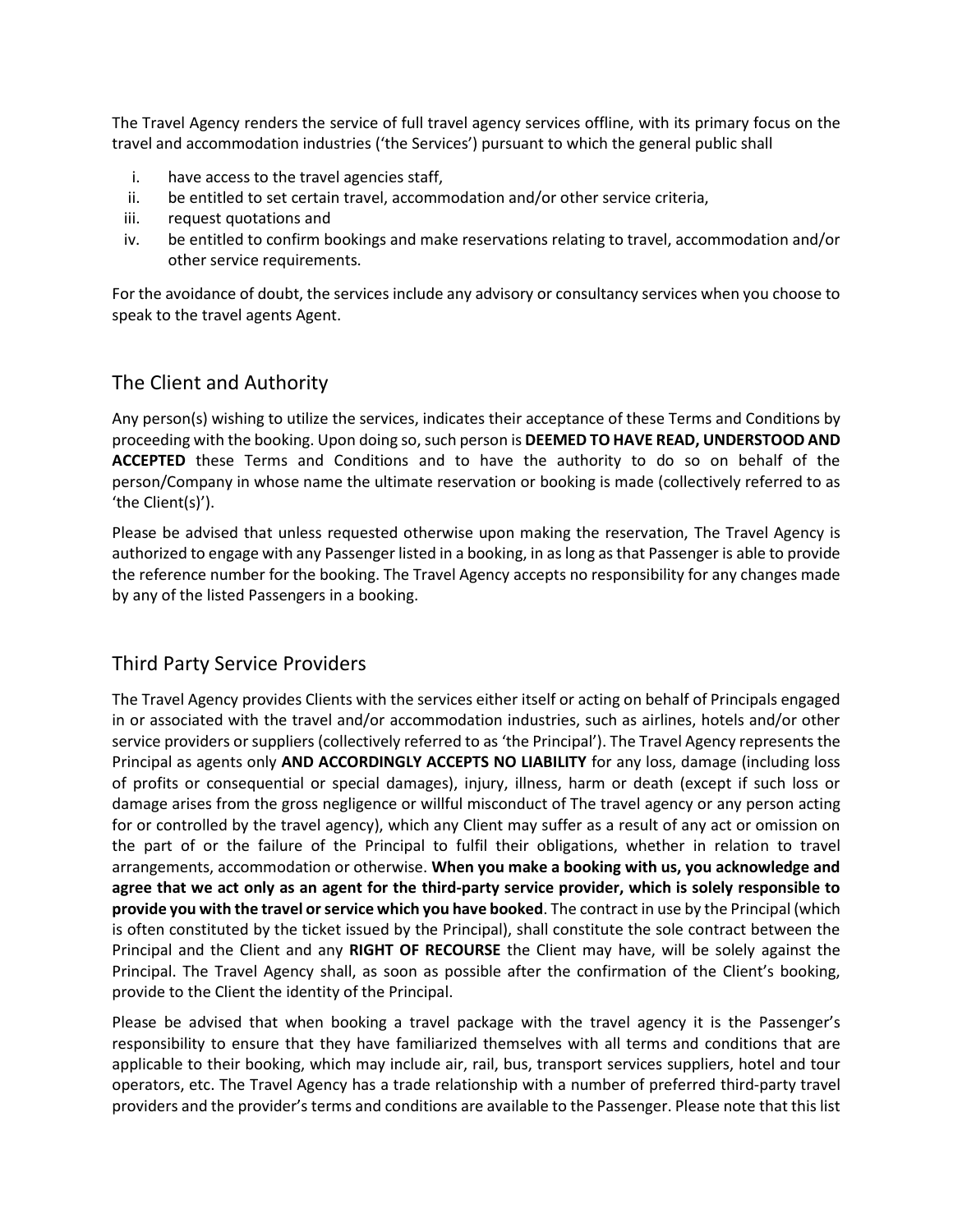is not exhaustive and should the specific terms and conditions of the Service Provider not be listed, please ensure that you make an effort to locate them and peruse them before making your booking.

In the instance where a unique travel package has been requested and built specifically for a Passenger, The Travel Agency does not warrant or guarantee the service or the refundability of the booking. It is the Passenger's responsibility to confirm that he/she has satisfied him/herself as to the terms and conditions of all suppliers related to that specific booking.

From time to time The Travel Agency may, together with a partner, offer exclusive promotional deals, which will only be available to a select group of people based on qualifying criteria. In this instance specific terms and conditions may apply, which will be made known to you.

Please be aware that Third Party Service Providers (Airlines) may charge extra for certain items such as: seating, special meal requests or printing boarding passes. This is subject to change without notice to you. By agreeing to these terms and conditions upon making your booking you agree to accept this condition.

It is the Client's responsibility to familiarize themselves with such terms and conditions ('the Principal's Conditions').

The specific airline's, or third parties' terms and conditions may apply. Including, but not limited to -

Beachcomber

<https://www.beachcomber.co.za/terms>

Thompsons

<https://www.thompsons.co.za/terms-and-conditions>

Holiday Factory

```
https://www.holidayfactory.co.za/siteimgs/Downloadable%20Forms/2014%20Forms/STANDARD%20TE
RMS%20AND%20CONDITIONS.pdf
```
World Leisure

<https://wlh.co.za/terms-conditions/>

Club Med

[https://ns.clubmed.com/nmea/2017/B2C/2/Dexter/CMS/Club\\_Med\\_Terms\\_Conditions.pdf?\\_ga=2.2170](https://ns.clubmed.com/nmea/2017/B2C/2/Dexter/CMS/Club_Med_Terms_Conditions.pdf?_ga=2.217097046.1765324399.1601390520-493706709.1601390520&_gac=1.192813272.1601390561.Cj0KCQjwtsv7BRCmARIsANu-CQdo3N-EdV_R-4SyVWePNg_VoatSfIrpMjVa0z1ODJuSAmVPH72zy04aAnFXEALw_wcB) [97046.1765324399.1601390520-](https://ns.clubmed.com/nmea/2017/B2C/2/Dexter/CMS/Club_Med_Terms_Conditions.pdf?_ga=2.217097046.1765324399.1601390520-493706709.1601390520&_gac=1.192813272.1601390561.Cj0KCQjwtsv7BRCmARIsANu-CQdo3N-EdV_R-4SyVWePNg_VoatSfIrpMjVa0z1ODJuSAmVPH72zy04aAnFXEALw_wcB) [493706709.1601390520&\\_gac=1.192813272.1601390561.Cj0KCQjwtsv7BRCmARIsANu-CQdo3N-EdV\\_R-](https://ns.clubmed.com/nmea/2017/B2C/2/Dexter/CMS/Club_Med_Terms_Conditions.pdf?_ga=2.217097046.1765324399.1601390520-493706709.1601390520&_gac=1.192813272.1601390561.Cj0KCQjwtsv7BRCmARIsANu-CQdo3N-EdV_R-4SyVWePNg_VoatSfIrpMjVa0z1ODJuSAmVPH72zy04aAnFXEALw_wcB)[4SyVWePNg\\_VoatSfIrpMjVa0z1ODJuSAmVPH72zy04aAnFXEALw\\_wcB](https://ns.clubmed.com/nmea/2017/B2C/2/Dexter/CMS/Club_Med_Terms_Conditions.pdf?_ga=2.217097046.1765324399.1601390520-493706709.1601390520&_gac=1.192813272.1601390561.Cj0KCQjwtsv7BRCmARIsANu-CQdo3N-EdV_R-4SyVWePNg_VoatSfIrpMjVa0z1ODJuSAmVPH72zy04aAnFXEALw_wcB)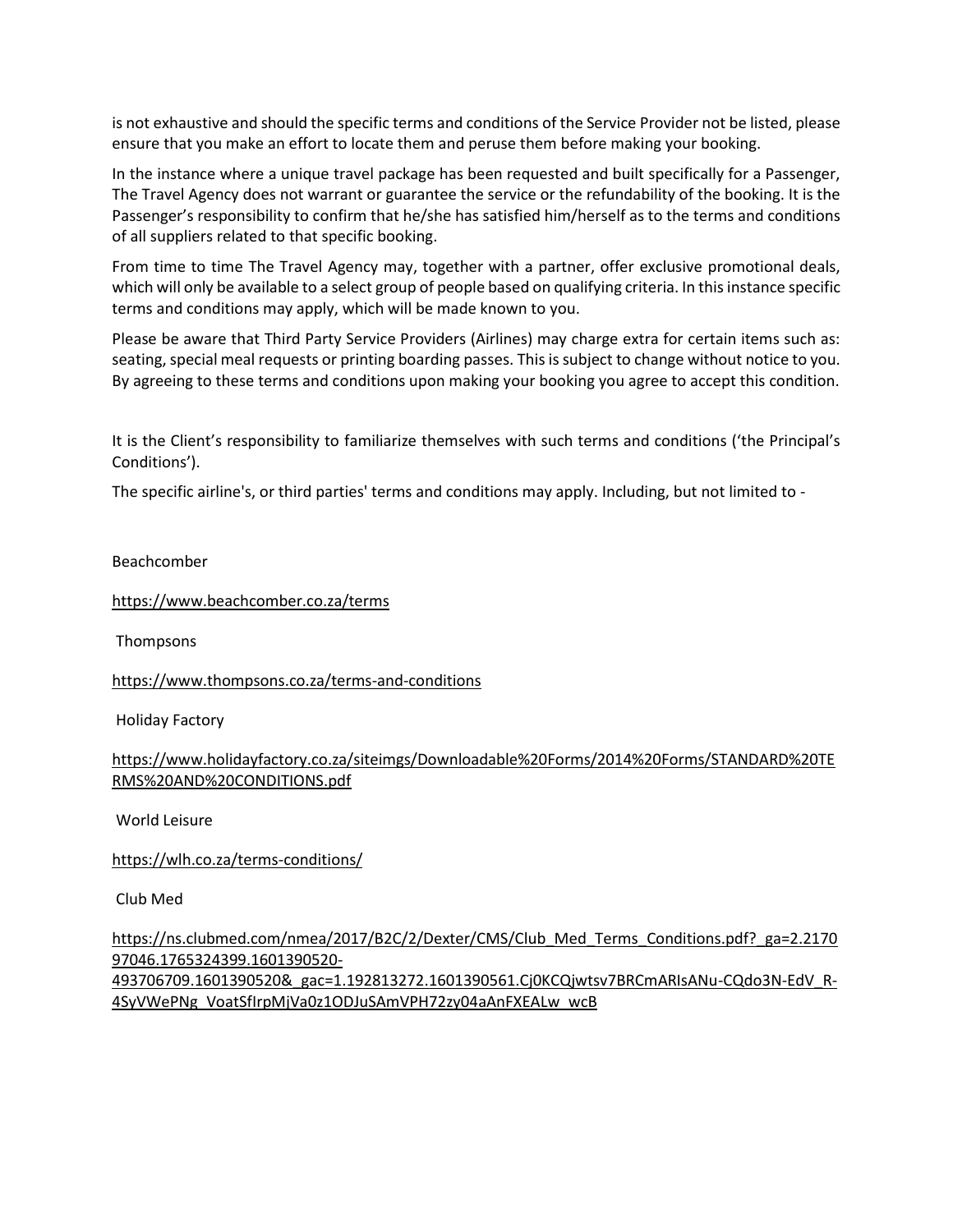#### Booking Enquiries and Reservations

Once the Client has (i) completed all applicable fields to initiate an enquiry regarding a particular destination, trip, tour, mode of travel, preferred accommodation and/or other service on The Travel agencies website, or (ii) initiated such an enquiry with the travel agency by any other means of communication including by means of access to the Sites via booking kiosks, if applicable, interactions with affiliates (collectively referred to as 'the Enquiry'), the Agent will prepare and provide the Client with the projected total cost of the Enquiry (online, by email, by SMS or telephonically) ('the Quote'). **THE QUOTE IS ACCEPTED** by the Client when the Client proceeds with the steps as specified on the Sites or accepts the Quote telephonically or via email. Full payment of the total value of the Quote ('the Payment') is required in order to confirm reservations with the relevant Principal/s ('the Booking'). Once the Booking affected by the travel agency has been completed and the Client has authorized the travel agency to process the payment by submitting the Booking for reservation, the Client will be supplied with an email that will contain the final details of the Booking ('the Booking Confirmation Form'). **IN THE CASE OF AIR TICKETS, FULL PAYMENT FOR THE BOOKING NEEDS TO BE MADE AND REFLECT IN THE BANK ACCOUNT OF THE TRAVEL AGENCY BY MIDNIGHT** South African time on the day that the Booking was made in order to guarantee the fare quoted according to the Booking Confirmation Form or according to such period per the quotation, whichever is the earlier. Note that all tickets carry different fare conditions as imposed by the relevant airline. The ticket you are purchasing may only be partially or non-refundable. To verify this before booking please contact our offices.

#### Destination Selection

The Client **ACKNOWLEDGES** that they have selected the itinerary and destination(s) constituting the booking. He/she **ALSO ACKNOWLEDGES** that the Booking has been compiled and is managed and updated by the Principal, and that the Travel agency has no control over information compiled by the Principal. Accordingly, **THE TAVEL AGENCY CANNOT AND DOES NOT GUARANTEE** that the itinerary and/or any destinations will comply in whole or in part with those advertised by or on behalf of the Principal. Any right of recourse in that regard will be against the Principal. In addition to the above the Travel Agency cannot be held liable for incorrect availability being displayed by the Principal and we cannot be held liable if the seats selected are not available.

# Payment and Payment Terms

The Payment is due immediately by Visa, Master, American Express Card, Electronic Funds Transfer, Cash Deposit at a bank, whichever is applicable, and must reflect in the bank account of the travel agency by midnight South African time on the day that the Booking was made. If the Payment is not received as stated above, the travel agency or Principal involved **RESERVES THE FULL RIGHT TO CANCEL THE BOOKING**, in which event any Payment (less any cancellation and administration fees) shall be refunded to the Client within 48 hours of the cancellation being processed. In the event that the Payment was made after the aforementioned deadline, and should the travel agency inform the Client by means of a revised Quote that the Booking remains available at a higher price, the Client may choose to proceed with the Booking at such higher price, in which event the **CLIENT WILL BE LIABLE** for any difference between the original Quote and such higher price, and the revised Payment must reflect in the bank account of the travel agency before the deadline stipulated in the revised Quote in order to secure the Booking.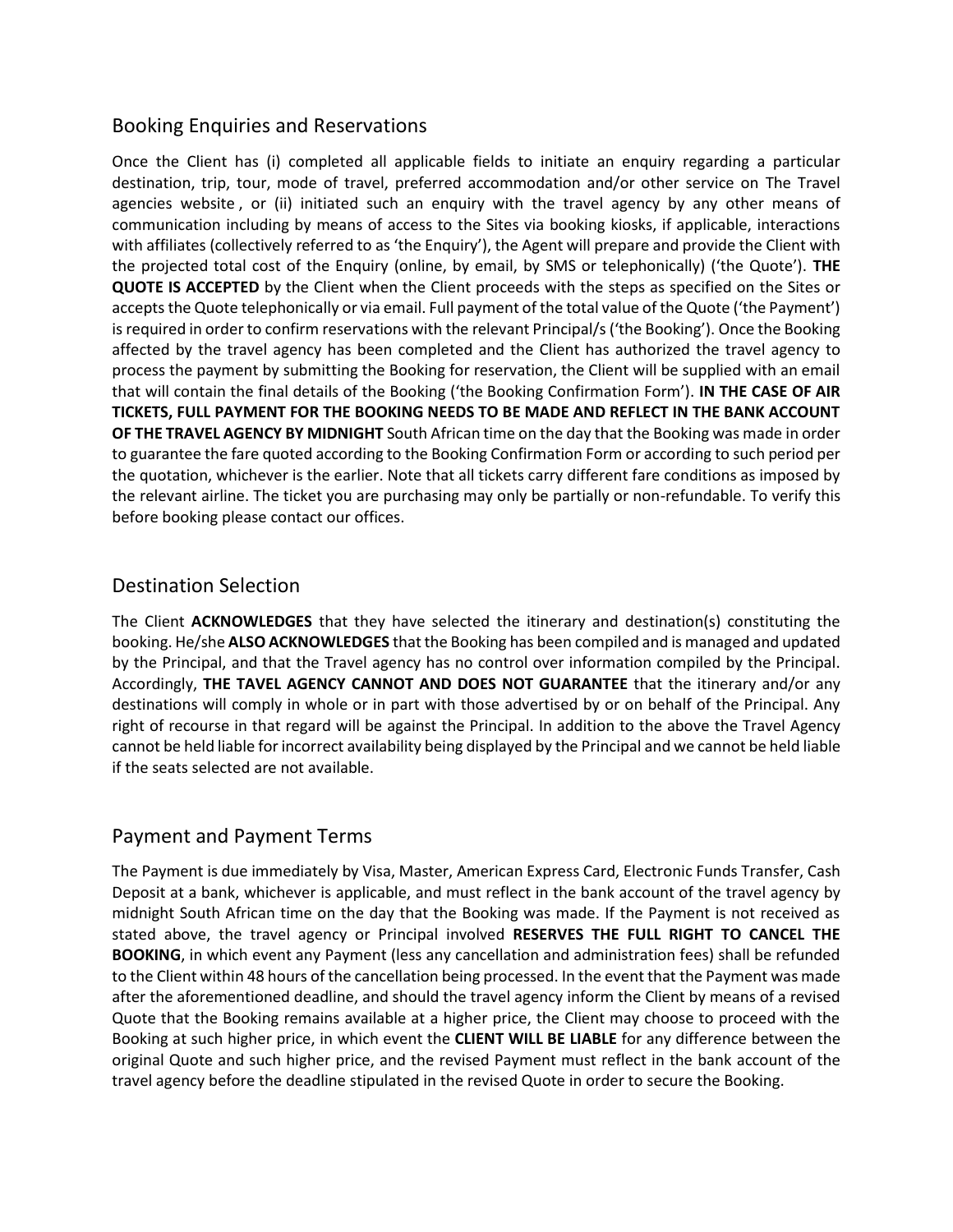The travel agency is a South African company, and all transactions are processed in South African Rand. The applicable conversion charges ('Additional Charges') may therefore be levied by your merchant bank if payment is made from another country and/or in another currency other than South African Rand. The Additional Charges are driven by the global treasury of the applicable credit card and are impacted by the change in daily exchange rates. The travel agency shall therefore NOT BE HELD LIABLE for any Additional Charges levied by the applicable merchant, or bank pursuant to the confirmation of a Booking. The travel agency, or The Travel agency for Business does not offer credit, unless otherwise agreed.

# Quotes

Quotes are provided at the ruling daily exchange rate. Until The travel agency has received Payment, we **RESERVE THE RIGHT** to amend any Quote. Should the Quote be increased as a result of an exchange rate fluctuation, the **CLIENT UNDERTAKES TO PAY FOR ANY INCREASE ON DEMAND.** Any decrease in the QUOTE prior to the date of Payment will be reflected in the Quote itself. The onus will be on the Client to check that there have been no changes in the Quote prior to making the Payment. Airfares are subject to the price and conditions quoted by the airlines. However, once Payment has been received, the Quote is guaranteed, **PROVIDED THAT** the payment was made by midnight on the day that the Booking was made. Should the Client make a group booking and the group number deviate from the number required for the Booking, the **PRINCIPAL MAY RESERVE THE RIGHT** to re-cost the Quote and raise a surcharge. Should any Client refuse to accept and pay such surcharge, it may result in the Principal **CANCELLING THE BOOKING AND RETAINING** any payment made, and The Travel agency will be entitled to retain any service fees charged. The travel agency accepts no liability for bookings that have been cancelled because no payment has been been forthcoming.

# Service Fee

These fees cover the costs incurred by the travel agency in booking and servicing your travel reservation. We also reserve the right to charge an additional service fee for any additional services rendered, such as cancellation requests or changes to your booking.

Please be advised that service fees and products are non-refundable in case of a cancellation. Service fees vary depending on the number of Passengers in a booking, the service provider or the destination and the service being provided. These will appear on your quotation.

# Amendment Fees

An amendment fee per Booking may be levied for any changes to the confirmed itinerary and or ticket. The Travel Agent's amendment fee is charged in addition to any amendment fees which may be charged by the relevant Principal.

The Travel Agency-Indemnity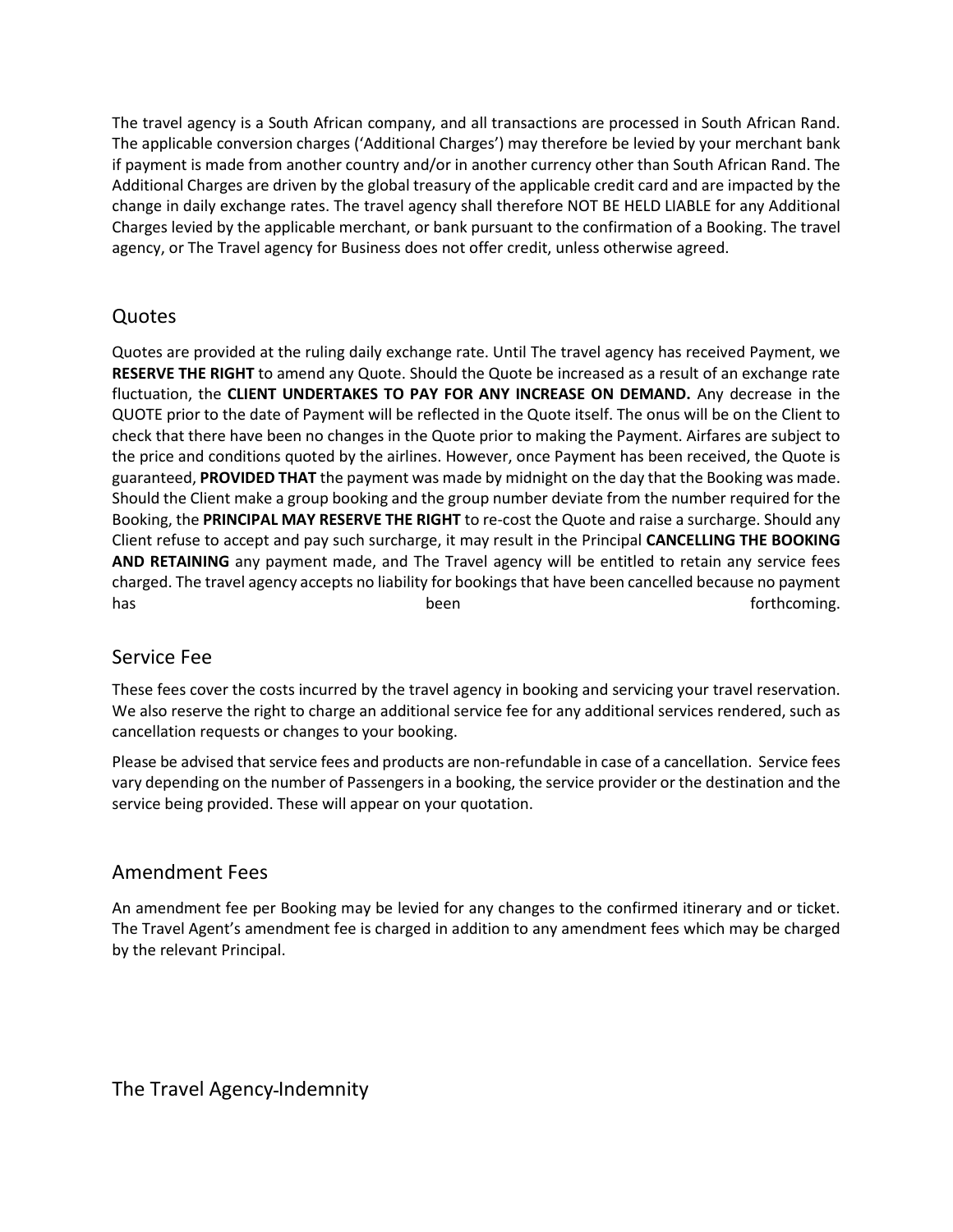The proposed travel arrangements are made on the **EXPRESS CONDITION** that The travel agency, its employees and agents, shall not be responsible for, and shall be exempt from, all liability in respect of loss, damage (including loss of profits or consequential or special damages), accident, injury, illness, harm, trauma, death, delay or inconvenience (collectively, 'Losses') to any Client (which shall be deemed to include the heirs, executors, administrators or assigns of the Client), their luggage, or other property, wherever, whenever and however the same may occur (except if such Losses arise directly or indirectly from the gross negligence or willful misconduct of the travel agency or any person acting for or controlled by the travel agency, in which case such claim shall be lodged in writing with the travel agency within 30 (thirty) days after the occurrence of the alleged Loss, and such liability shall be limited to R10 000 per Client per Booking). The **CLIENT INDEMNIFIES AND HOLDS HARMLESS** the travel agency or any person acting for or controlled by the travel agency accordingly.

#### Insurance

It is STRONGLY ADVISED that all Clients take out adequate insurance cover in order to cover instances such as cancellation due to illness or injury, personal accident and personal liability, loss of or damage to baggage and sports equipment. (Note that this is not an exhaustive list). The travel agency will **NOT BE RESPONSIBLE OR LIABLE** if the Client fails to take adequate insurance cover. It shall not be obligatory upon the travel agency to effect insurance for the Client (since this service does not fall within the scope of the Services) except upon detailed instructions given in writing by the Client. All insurance effected by the travel agency pursuant to such instruction will be subject to such exceptions and conditions as may be imposed by the insurance company or underwriters accepting the risk. The travel agency shall **NOT BE OBLIGED** to obtain separate cover for any risks so excluded. Should the insurers dispute their liability for any reason, the Client will have recourse against the insurers only. Please note that various credit card companies offer limited levels of travel insurance, which in the travel agencies view may not be sufficient cover for international travel. The **CLIENT IS ADVISED** to check with their respective credit card companies in order to obtain the specific details of the cover offered and determine whether this is sufficient for the Client's requirements.

# Travel Documents

Documents (for example booking confirmations, itineraries etc.) shall only be prepared and released to the Client on receipt of the Payment. The new regulations require that all parents arriving, transiting and departing from SA are to produce an unabridged birth certificate for their children under the age of 18 years. Families not in possession of these documents will be refused to travel. In the case where only one parent is travelling with the children, consent in the form of an affidavit from the other parent registered is required. Alternatively, either a court order granting full parental responsibilities and rights, or a death certificate of the other parent must be produced.

Name Change Requests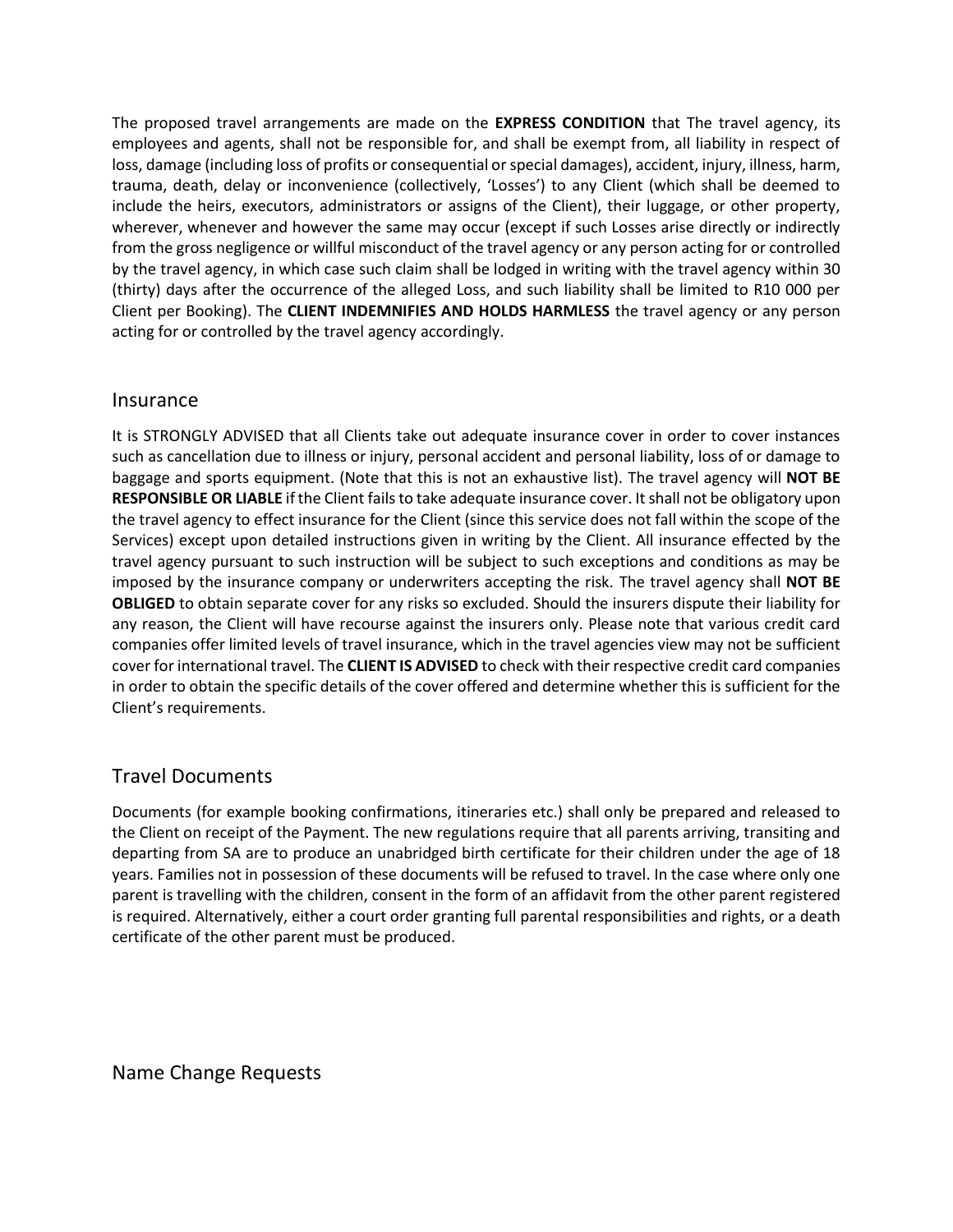Upon confirming your booking, we advise you to **CHECK THE SPELLING OF YOUR AND ALL PASSENGER'S NAMES** and ensure that it is as per the passport/identity document. Should the spelling of any traveler's name not match the passport/identity document the airline may not allow you to board the plane, or should you require a name change, and should it be permissible, airline penalties may apply. Please note that some airlines do not allow name changes for any reason whatsoever and may require you to buy a completely new ticket. The travel agency accepts no liability in this regard.

# Passports, Visas and Health

It is **ENTIRELY THE CLIENT'S RESPONSIBILITY** to ensure that all passports and visas are current, valid, obtained on time, have sufficient blank pages, will be valid for six months after return to their home country and that any vaccinations, inoculations, prophylactic (e.g. for malaria) and the like, where required, have been obtained. The Client is **STRONGLY ADVISED** to check the relevant requirements for their destination and any transit countries before travelling.

Before booking any flight, it is important to check if a transit visa will be required. As this differs between countries and what passport you are holding it is always best to check with the embassy of the transiting country. For example if you are the holder of a South African passport and are travelling on British Airways to Madrid via London you may require a transit visa.

The travel agency will endeavor to assist the Client if requested, but such assistance will be at the travel agencies discretion (since this service does not fall within the scope of the Services) and the Client acknowledges that in doing so, The travel agency IS **NOT ASSUMING ANY OBLIGATION OR LIABILITY AND THE CLIENT INDEMNIFIES The travel agency** against any consequences of the Client's failure to comply with any such requirements. It is the **CLIENT'S DUTY** to familiarize him/herself with the inherent dangers of and mental and/or physical condition required for the proposed travel arrangements.

# Warning: Malaria and other tropical Diseases

Certain parts covered by the Client's itinerary may be areas where there is a **HIGH-RISK** of malaria and other tropical diseases such as yellow fever. It is **ENTIRELY THE CLIENT'S RESPONSIBILITY** to check if any parts of their itinerary fall in high-risk areas and the Client is **STRONGLY ADVISED** to take the necessary precautions in this regard and hence, we recommend that the Client checks with their medical practitioner and/or travel clinic well before departure.

# Cancellation

In the event of the Client cancelling the Booking, the travel agency shall have the **RIGHT TO EITHER CLAIM**  the amount of or retain an amount of the Payment and claim reasonable damages suffered by the travel agency, provided that the travel agency shall not impose any cancellation fee or claim any damages in respect of a Booking or reservation if the Client is unable to honor the Booking or reservation due to the death or hospitalization of the Client. The Principals may reserve the **RIGHT TO CANCEL** any services prior to departure, in which event the Payment (less the travel agencies service fee) will be refunded by the Principal to the Client without any further obligation on the part of the travel agency. The travel agency will **CHARGE A FEE** for processing the request for refund. Clients should refer to the "Refunds" section of these Conditions, as well as the cancellation provisions contained in the Principal's Conditions or the Sites. Principals may charge cancellation fees over and above the cancellation fees charged by the travel agency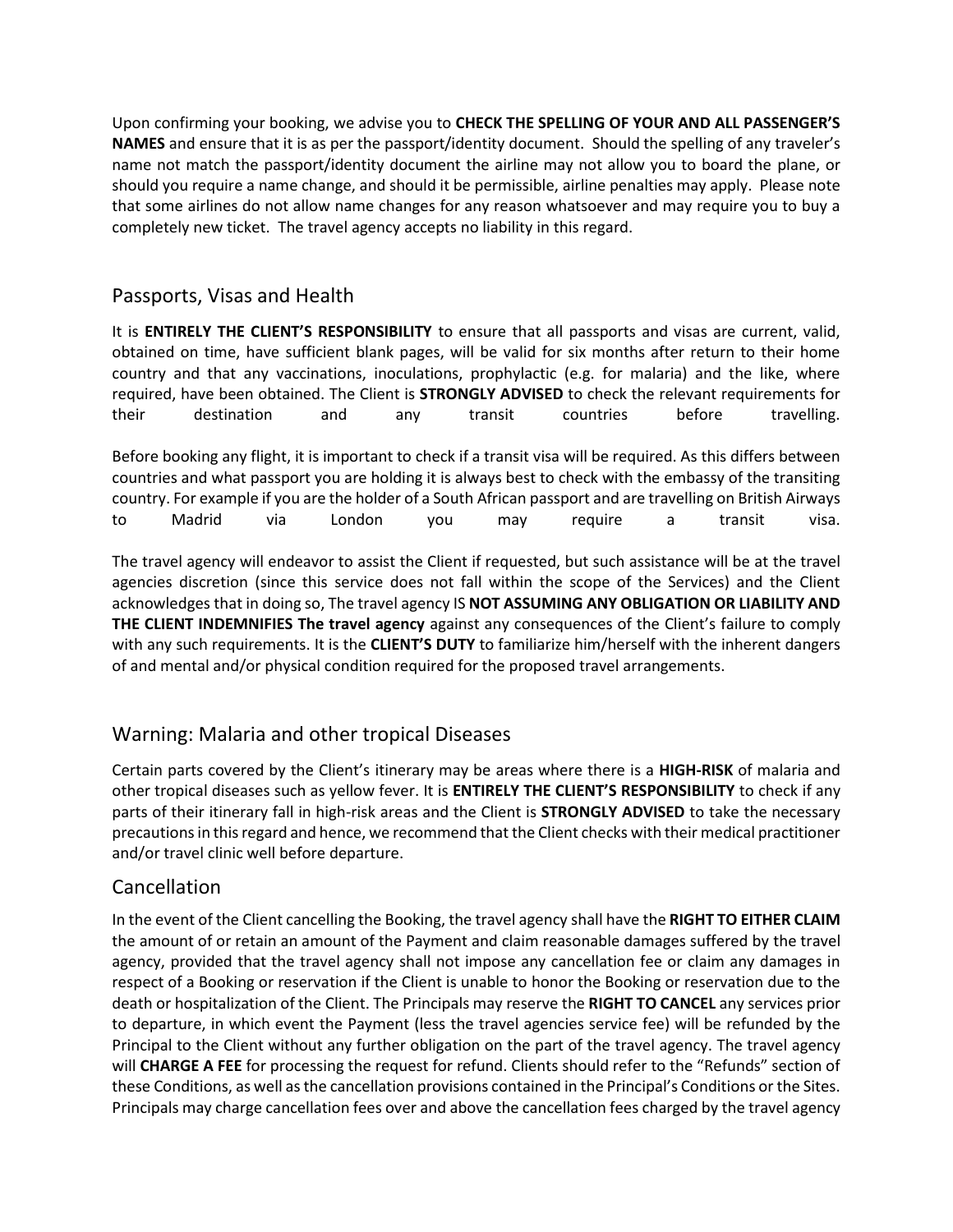in terms of this Condition. Please note that should you have booked a ticket with more than one flight (eg: CPT - JNB - MR?) you may only use your tickets in the sequence they were booked. If you do not check in for your first flight the Airline reserves the right to cancel all of the remaining flights on that ticket and your ticket will become invalid. You will not get any money refunded for parts of the tickets not used.

# Unscheduled Change/Disruption

In the unlikely event of there being an unscheduled extension to the final itinerary caused by flight rescheduling, flight delays, bad weather, strikes or any other cause which is beyond the control of the travel agency, its agents or the Principal, any **EXPENSES RELATING TO SUCH UNSCHEDULED EXTENSIONS (HOTEL ACCOMMODATION ETC.) WILL BE FOR THE CLIENT'S ACCOUNT.** The Client should confirm whether any of these expenses may be covered by travel insurance, should this be applicable. it is the Client's responsibility to confirm the specific provisions of the travel insurance. In most instances the Principal/s will make the change/s/disruption/s known to the travel agency and in this instance, time permitting, the travel agency will make every effort to pass this information onto you using the contact details provided at the time of making the booking. **Please note that it is the Principal's duty to inform the person who made the booking of any changes to the booking, however there are times when this information is not timeously relayed, so it is important to ensure that when travelling you have access to the email address used at the time of making the booking. It is also recommended that both 72 hours and 24 hours before flying you confirm your itinerary both when departing from your country of origin and when making your return journey.** Once checked in you will be notified in the unlikely event of changes to your flight. The travel agency cannot be held liable for failing to advise you of any changes, even when these changes had been communicated by the Principal/s to us as there may be delays in relaying this information to you, due to operating hours or technical delays.

# Itinerary Variations and Transfers

While every effort is made to keep to the final itinerary, the Principals reserve the right to make changes intended for the Client's convenience e.g. in some cases, weather conditions can necessitate an alteration in the itinerary. Any such variations in the final itinerary do not constitute any reason for a refund and the travel agency shall **NOT BE HELD LIABLE** for any such variations. **IT IS THE CLIENT'S RESPONSIBILITY** to check each amendment to the itinerary. Please note that no Passenger who has not utilized an outgoing flight on a return ticket will be allowed to make use of the return trip, except where, should it be permissible, prior arrangement has been made with the airline.

# Promotional Products

Promotional products and packages offered on promotion and under discounted rates are valid for a limited period. Any deposits or payments made in full for confirmed bookings during this period are nonrefundable, non-exchangeable or non-changeable (subject to the Consumer Protection Act), unless otherwise specified at the time of booking. Deposits only apply to offline bookings, as agreed between the Client and the travel agency.

Car Rental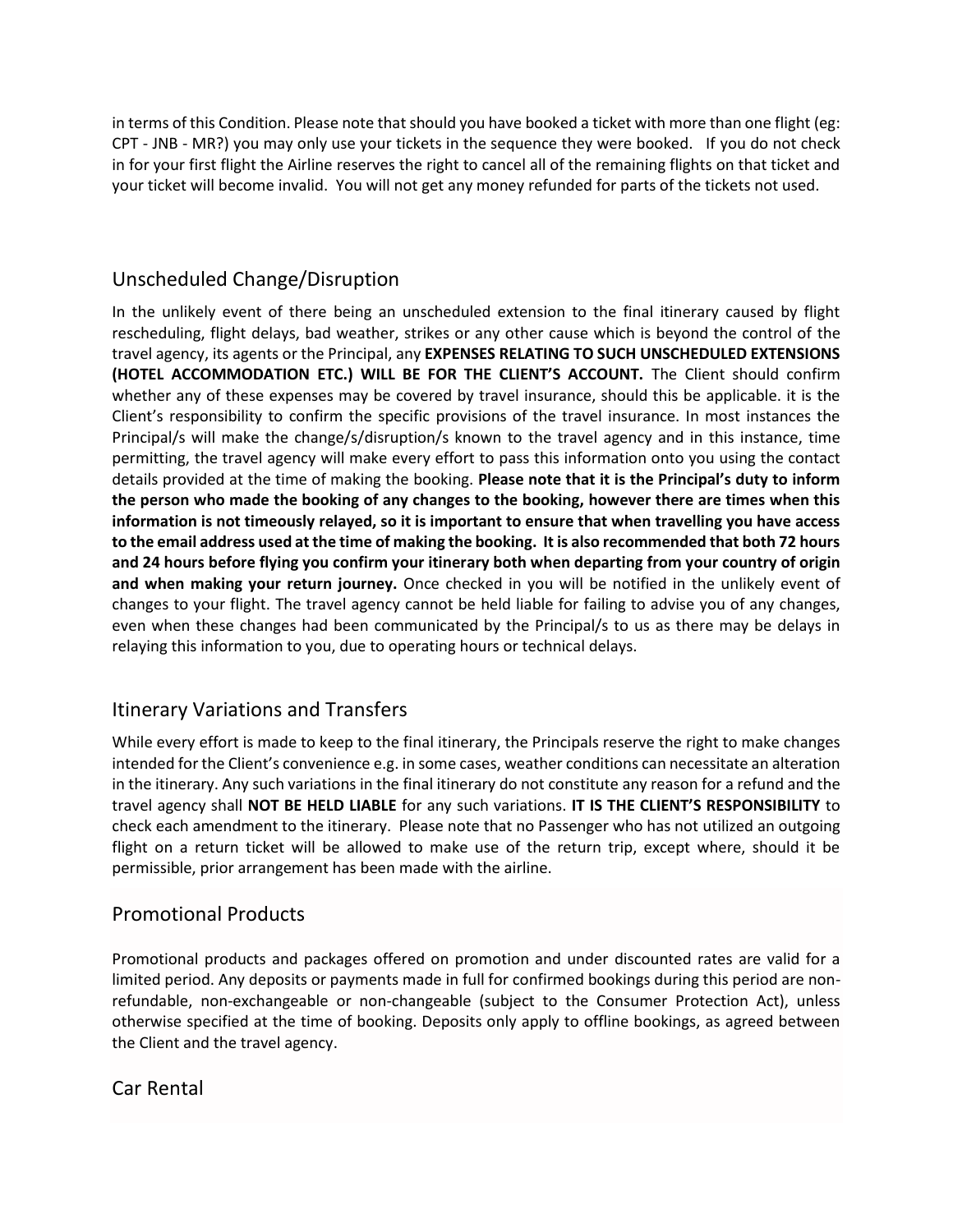The person listed as the driver of the vehicle must present a South African driver's license or an international driver's license when renting a car overseas. When collecting a car rental, the driver must also have a valid credit card to present at the time of collection. The credit card **must be** in the name of the driver of the vehicle. If a credit card was used to pay for the booking, in most cases it should be the same card. Please be aware that specific terms and conditions of selected car rental companies will apply to your booking. Please refer to terms and conditions below. Please note that this list is not exhaustive, and should the specific terms and conditions of the Service Provider not be listed please ensure that you make an effort to locate them and peruse them before making your booking.

#### CHB TERMS AND CONDITIONS

https://www.chb.co.za/1816-9543-EN/chb.aspx

#### Law and Jurisdiction

These Conditions shall be governed by the law of South Africa and the jurisdiction of South African courts will govern the relationship between the Client and the travel agency. The travel agency **SHALL BE ENTITLED** to institute any legal proceedings arising out of or in connection with this contract in any Magistrates Court having jurisdiction in terms of Section 28 of the Magistrates Court Act no. 32/1944 as amended, notwithstanding that the amount in issue may exceed the limits of such jurisdiction.

#### Special Requests

Clients who have special requests must specify such requests in writing to the travel agency at least 48 hours prior to their outbound flight. Whilst the travel agency will use its best endeavors to accommodate any such requests, it does **NOT GUARANTEE** that it will always be able to do so.

# Amendments of these Conditions

The travel agency reserves the right to make changes to these terms and conditions without further notice to the Client. In this instance the terms and conditions applicable at the time of making the booking will remain relevant to the respective booking.

# Refunds

Refunds by the Principals will be subject to their respective terms and conditions. The travel agency will charge a fee for processing a request for refund. Principals may charge refund fees above those stated here. Some air tickets are completely non-refundable according to airline fare rules. Cancellations for any reason whatsoever, including medical reasons, death in the family, strikes, wars, weather, natural disasters, airline default or government travel warnings will not entitle you to any refund in the case of non-refundable tickets nor of waiving the cancellation penalties in the case that the tickets can be refunded. If tickets can be refunded, cancellation penalties are imposed by the airline. Trip cancellation and interruption insurance are therefore highly recommended. For the best coverage, **travel insurance should be purchased at the same time as the airline tickets.**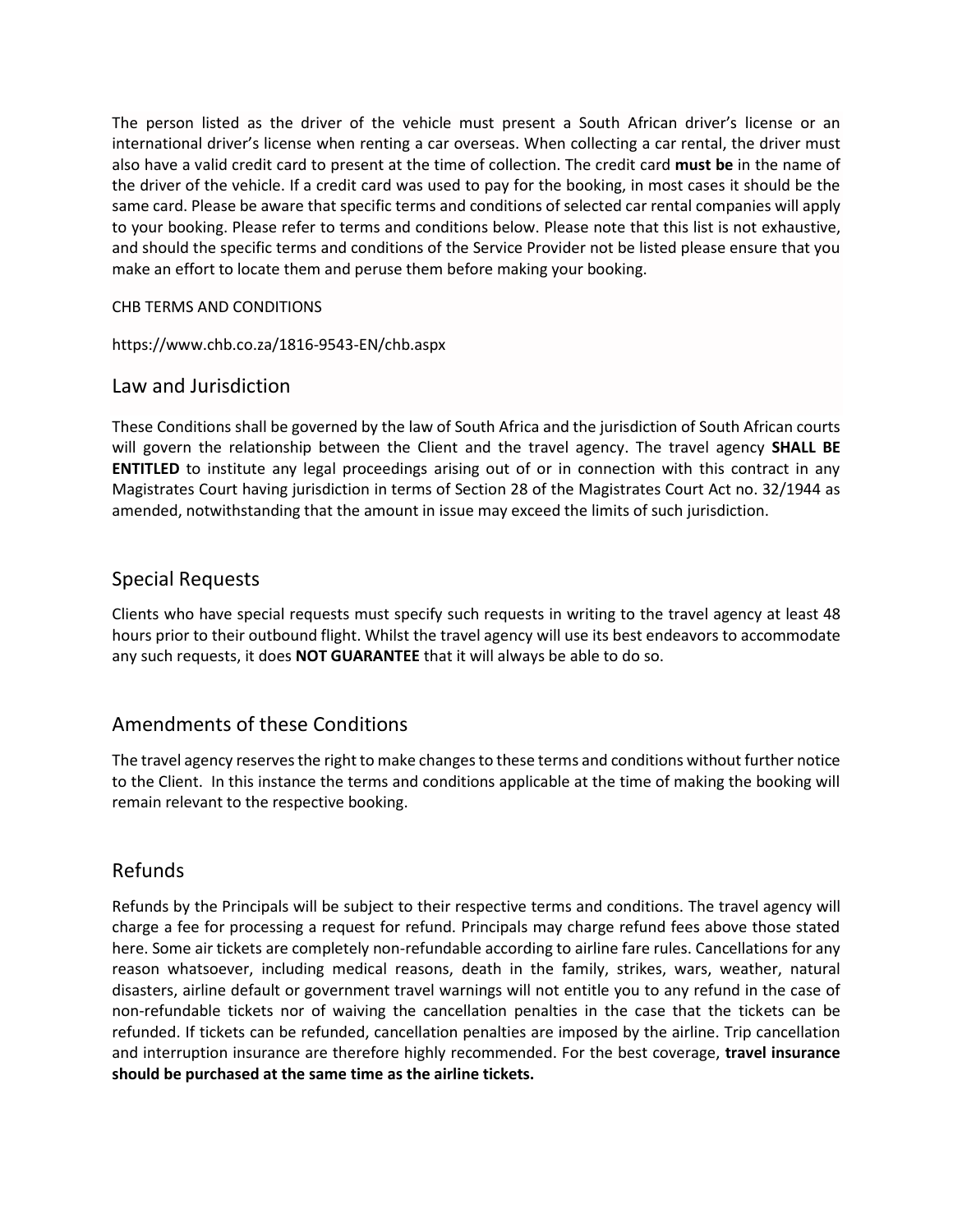Once we have established the possible refund you are entitled to, we will request it with the airline or hotel on your behalf. For flight bookings the refund will be made by the airline directly to the account the booking was originally paid with. This can take as long as 6 (six) months to a year or longer to obtain from the airline**.** Standard processing time for refunds is **6 to 8 weeks** depending on the airline. For hotel bookings, the supplier will refund the travel agency and we'll refund the credit card you used when making your reservation. This usually takes approximately **4 weeks**.

# Foreign Exchange Regulation Compliance

Foreign Exchange Regulation Compliance is **EXCLUSIVELY THE CLIENT'S RESPONSIBILITY**. This will apply especially when the Client instructs the travel agency to make and pay for travel arrangements on the internet.

# E-ticketing: Documents required for travelling

It is the **CLIENT'S EXCLUSIVE RESPONSIBILITY** to ensure that he/she is in possession of all relevant travel documents prior to commencing with his/her travels. For example, the Client must be ready to show their passport or identity document and e-ticket at the check-in counter of the airline concerned, or, to the extent applicable, their passport or identity document at the check-in counter for their accommodation. Certain airlines require the physical credit card, used to make payment, to be presented at check-on or a copy of the credit card and the card-holders ID, in addition to the above mentioned documents. The requirement to have a valid passport or identity document and/or an unabridged birth certificate will apply to all members of a travelling party and for each minor travelling (including infants).

# Internet Bookings

If the Client requests or instructs the travel agency to effect bookings via the internet, the Client **IRREVOCABLY AUTHORIZES** the travel agency to do the following on their behalf (1) make any selections of and for the proposed travel arrangements (2) inform the Client of the prices attached to the proposed travel arrangements **PRIOR TO CONFIRMING** the booking and (3) make payment for such booking and ancillary services.

# Limitation of Liability

The travel agency, ITS OFFICERS, DIRECTORS, SERVANTS OR AGENTS WILL UNDER NO CIRCUMSTANCES BE LIABLE FOR ANY CLAIM, LOSS, DAMAGE OR INJURY SUFFERED BY ANY PERSON WHETHER TO THEIR PERSON OR PROPERTY, HOWSOEVER CAUSED WHETHER OR NOT ARISING FROM ANY ACT, OMISSION, DEFAULT, OR NEGLIGENCE ON THE PART OF The travel agency, UNLESS SUCH CLAIM IS DUE TO THE GROSS NEGLIGENCE OR WILFUL CONDUCT OF the travel agency AND SUCH CLAIM IS LODGED IN WRITING WITH the travel agency WITHIN 30 (THIRTY) DAYS AFTER THE DATE ON WHICH THE BOOKING IS MADE. SUCH LIABILITY WILL BE SUBJECT TO A LIMITATION OF R10 000 PER CLIENT PER BOOKING AND UNDER NO CIRCUMSTANCES WILL the travel agency BE LIABLE FOR ANY INDIRECT OR CONSEQUENTIAL LOSS OR DAMAGE.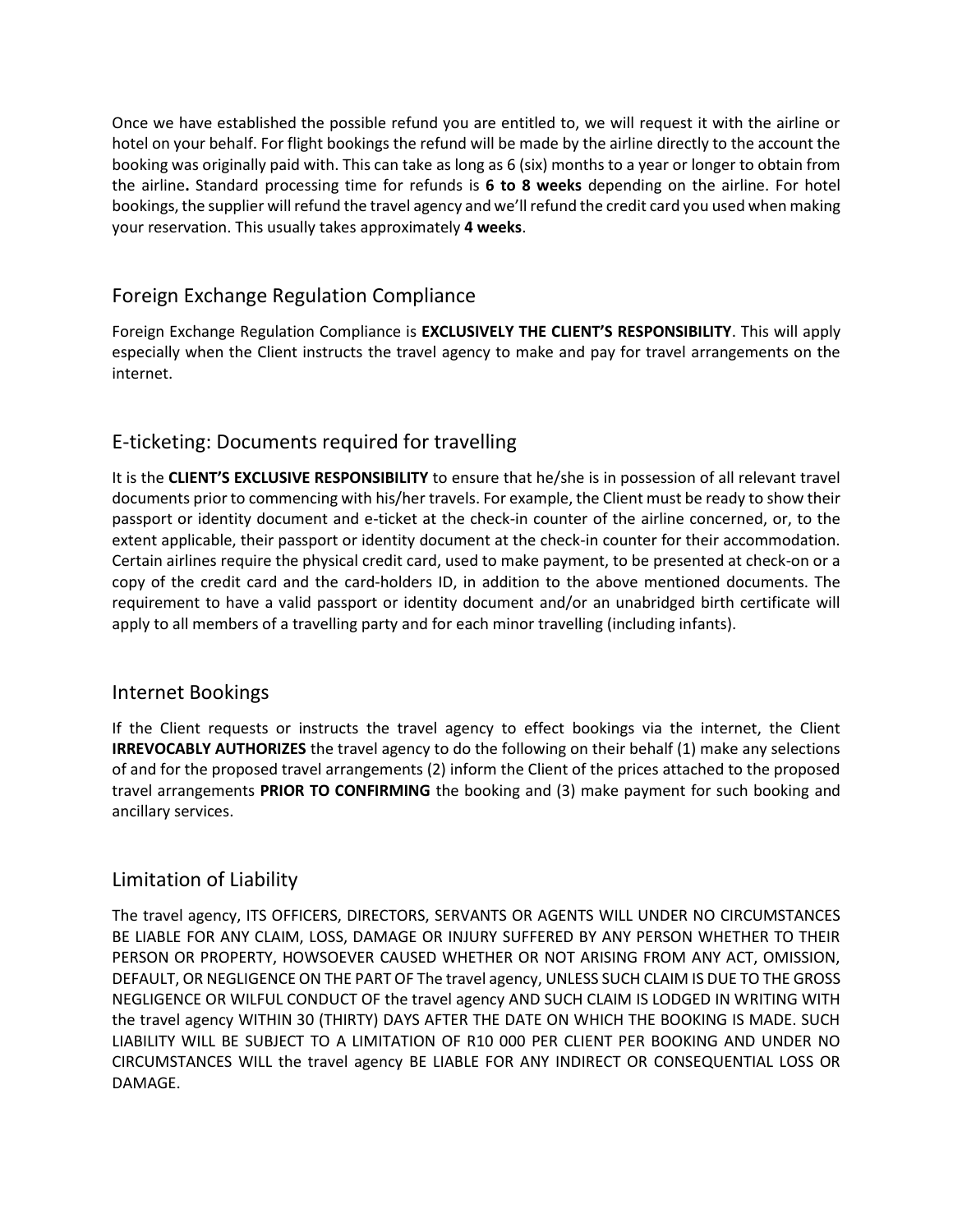#### Legal Fees

In the event that the travel agency has to engage a lawyer to enforce any of its rights in terms of these Conditions or otherwise, and in the event that the travel agency is successful in the enforcement of such rights, the **CLIENT WILL BE LIABLE** for all legal fees at an attorney and own client scale.

#### Confidentiality

Subject to statutory constraints or compliance with an order of court, the travel agency undertakes to deal with all Client information of a personal nature on a strictly confidential basis.

#### Confirmation of Travel Arrangements

It is advisable that all onward travel arrangements (local, international and on return to RSA, domestic connecting flights) be **RECONFIRMED BY THE CLIENT** 72 (seventy-two) hours prior to departure with the airline.

#### Social Media

You agree that your use of our social media pages which include but are not limited to Facebook pages, Instagram, Twitter, will not be defamatory, unlawful, obscene, offensive, hateful, abusive, inflammatory, threatening, invasive of anyone's privacy, or otherwise contain objectionable comments and/or content. We do not tolerate any form of discrimination on grounds of race, sex, religion, nationality, disability, religion or belief, sexual orientation, being a transsexual person, or age.

We reserve the right to remove any comment, thread or content without prior warning to you. We also reserve the right to bring legal proceedings against any individual for a breach of these rules or law generally or take such other action as we reasonably deem appropriate.

#### Feedback

If you are dissatisfied with our service or your travel booking, you must submit your complaint to us through our dedicated customer experience team, within 96 (ninety-six) hours of returning from your travel, in order for us to investigate the complaint efficiently and to ensure that we are provided with a fair opportunity to rectify the situation and mitigate any losses or damage. Any and all third-party claims must be made directly with the Third-Party Service Provider of the travel product supplied. Stolen or lost luggage must be reported to the airline prior to leaving the airport.

We value your feedback. If you have a compliment, complaint or wish to share your experience with us, please contact customer care via the travel agencies website.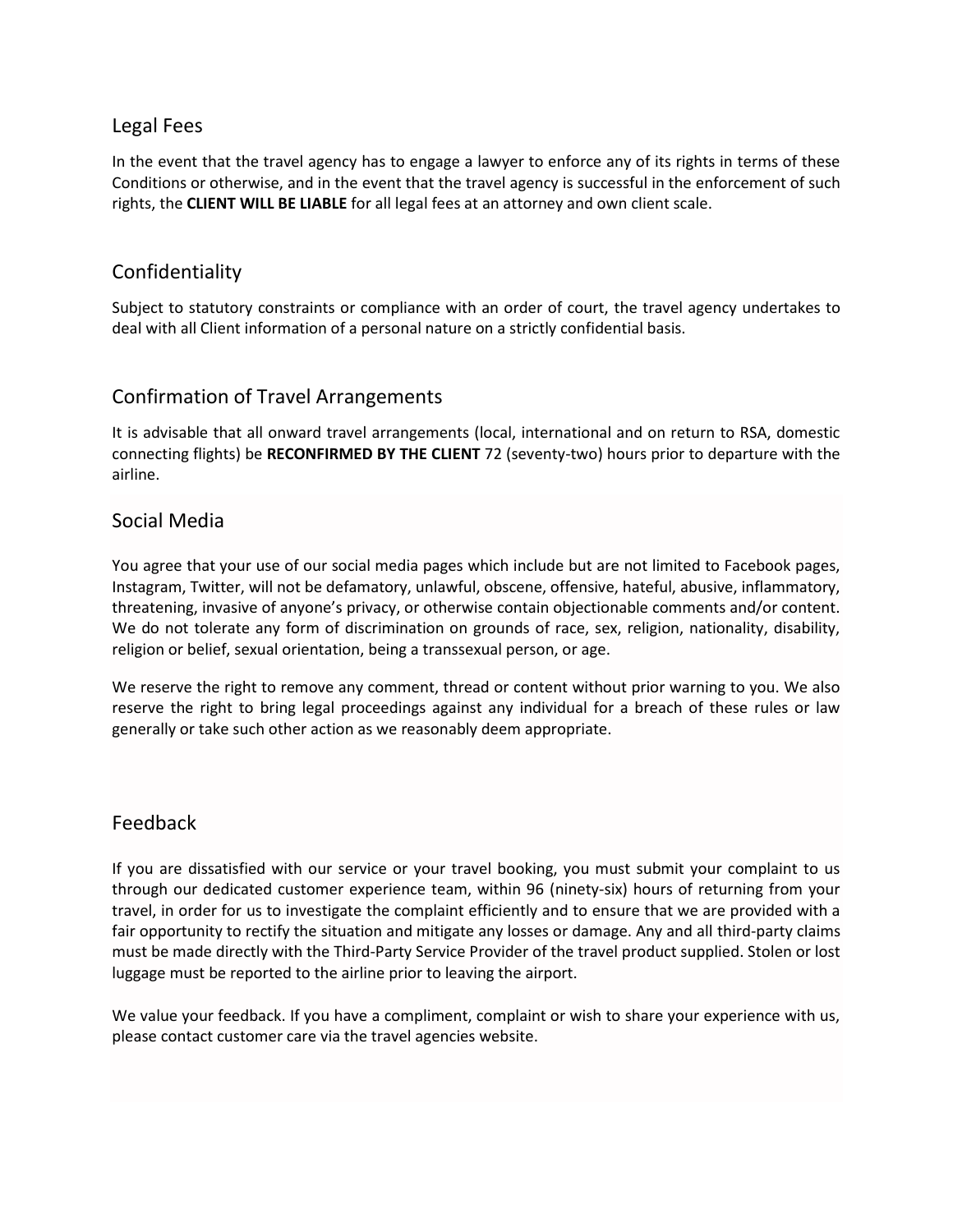# **General Terms and Conditions for Online Bookings**

#### Intellectual Property

The Sites are owned by the travel agency and the domain names are registered in the name of the travel agency. All intellectual property rights in and to the aforementioned vests in the travel agency. None of the content or data found on the Sites may be reproduced, sold, transferred, or modified without the express written permission of the travel agency.

# Copyright and Trademark Notices

All contents of the Sites are registered to: ©2006 The travel agency, South Africa. All rights in and to any copyright or registered or unregistered trademarks of the travel agency remain strictly reserved. Other product and/or company names mentioned in the Conditions and/or the Online Conditions may be the trademarks of their respective owners.

# Changes and Modifications of these Terms and Conditions

The travel agency may make future changes, deletions or modifications to the Conditions, information, graphics, products, features, functionality, services, and links at any time without notice and the Client's subsequent viewing or use of the Sites and/or the conclusion of a transaction with the travel agency will **CONSTITUTE THE CLIENT'S AGREEMENT** to such changes, deletions and modifications. The **CLIENT AGREES TO ACCEPT AND BE BOUND BY** the Conditions and notices which are in effect at the time of the Client's use of the Sites and facilities.

#### Access and Use

The Sites are offered to the Client **ON CONDITION THAT THE CLIENT ACCEPTS**, without modification, the Online Terms. By clicking "continue" on the Passenger information page, prior to any conclusion of any transaction on the Sites, the Client agrees to all the Online Conditions and notices.

Access to and use of the Sites are **ENTIRELY AT THE CLIENT'S RISK.** The travel agency may discontinue or suspend the Sites at any time without notice, and it may block, terminate or suspend any Client's access at any time for any reason in its sole discretion, even if access continues to be allowed to others [provided that such right to block, terminate or suspend any Client's access is not exercised unfairly on the basis of one or more grounds of unfair discrimination as contemplated in section 9 of the Constitution of the Republic of South Africa, 1996 or Chapter 2 of the Promotion of Equality and Prevention of Unfair Discrimination Act].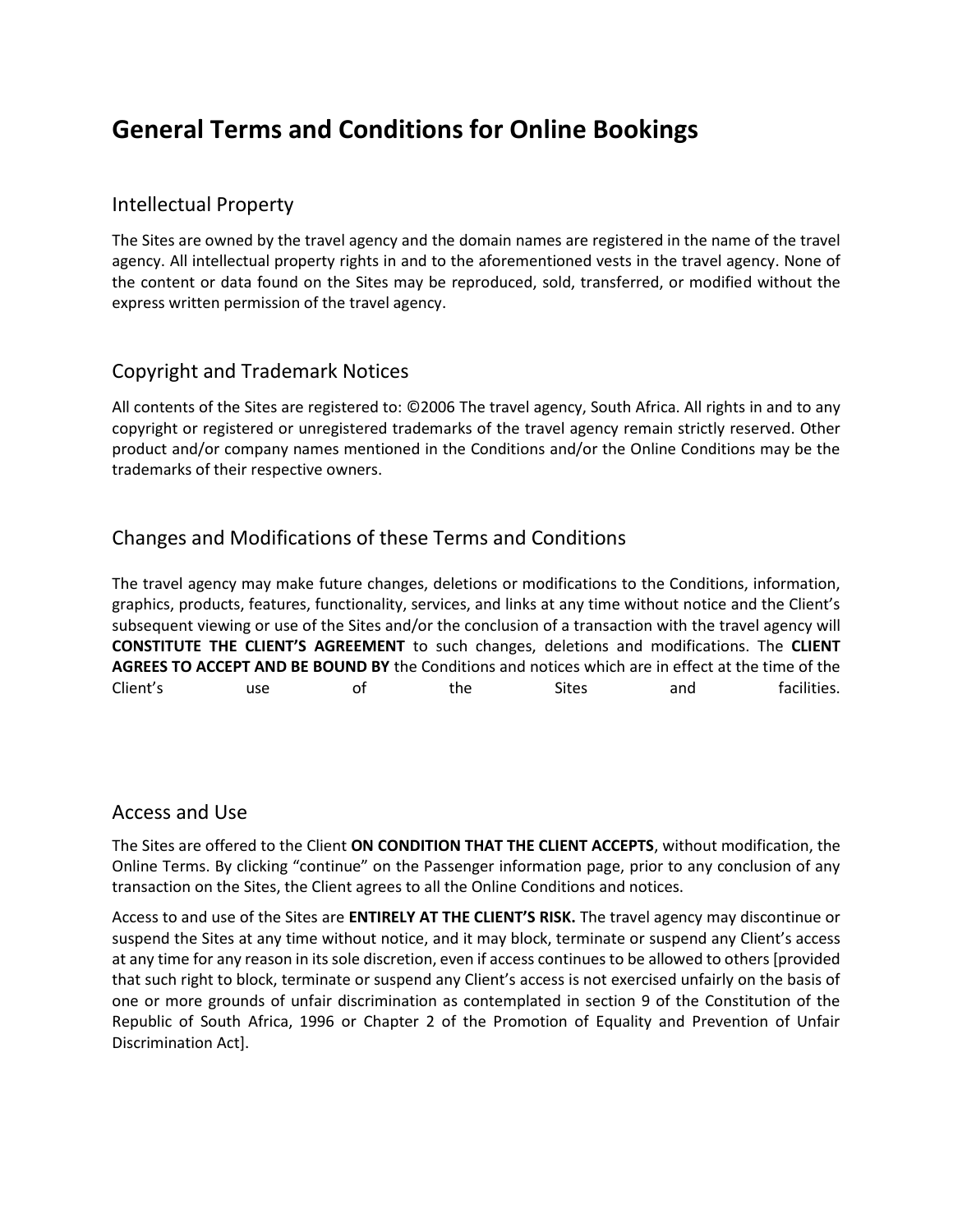# Personal and noncommercial Use Limitation

The Sites are for the Client's personal and non-commercial use. The content and information on the Sites (including, without limitation, price and availability of travel, accommodation and/or other services), as well as the infrastructure used to provide such content and information, is proprietary to the travel agency or the Principals. Accordingly, the **CLIENT UNCONDITIONALLY AGREES** not to use the Sites or its contents or information for any purpose (direct or indirect) other than conducting Enquiries and making Bookings for personal, non-commercial use, such as (for example) for reselling purposes. Whilst the Client may make limited copies of its travel itinerary and related documents for travel, accommodation and/or other services purchased through the Sites, the CLIENT AGREES not to modify, copy, distribute, transmit, display, perform, reproduce, publish, license, create derivative works from, transfer, or sell or re-sell any information, software, products, or services obtained from the Sites. In addition, whether or not the Client has a commercial purpose, the **CLIENT AGREES NOT TO**:

- i. access, monitor or copy any content or information of the Sites using any means such as robot, spider, scraper or other automated means or any manual process for any purpose without express written permission of the travel agency.
- ii. violate the restrictions in any robot exclusion headers on the Sites or bypass or circumvent other measures employed to prevent or limit access to the Sites.
- iii. take any action that imposes, or may impose, in the discretion of the travel agency, an unreasonable or disproportionately large load on the Travel Agent's infrastructure; or
- iv. deep link to any portion of the Sites (including, without limitation, the purchase path for any travel services) for any purpose without express written permission of the travel agency.

# Liability Disclaimer

The information, software, products, and services published on the Sites may include inaccuracies or typographical errors. In particular, the travel agency **DOES NOT GUARANTEE THE ACCURACY** of the hotel, air, and other travel products displayed on the Sites (including, without limitation, photographs, lists of hotel amenities, general product descriptions, etc.), much of which information is provided by the respective Principals. The travel agency **DISCLAIMS LIABILITY** for inaccuracies relating to the aforementioned information and descriptions. Hotel ratings displayed on the Sites are intended as only general guidelines, and the travel agency **DOES NOT GUARANTEE THE ACCURACY** of the ratings. Changes are periodically added to the information herein.

The travel agency may make improvements and/or changes on the Sites at any time, in accordance with the provisions of the clause named 'Changes & Modifications of the Online Conditions'. The travel agency makes **NO REPRESENTATIONS** about the suitability of the information, software, products, and services (together, 'the Relevant Information') contained on the Sites for any purpose, and the inclusion or offering for sale of any products or services on the Sites D**OES NOT CONSTITUTE ANY ENDORSEMENT OR RECOMMENDATION** of such products or services by the travel agency. For the avoidance of doubt, the services rendered by the travel agency do not include advisory or consultancy services. All Relevant Information is **PROVIDED 'AS IS' WITHOUT WARRANTY** of any kind.

The Travel Agent hereby **DISCLAIMS ALL WARRANTIES AND CONDITIONS** with regard to the Relevant Information, including all implied warranties and conditions of merchantability, fitness for a particular purpose, title, and non-infringement. The Principals are independent contractors and not agents or employees of Club Travel or its affiliates. Affiliates include websites which click-through to the Website.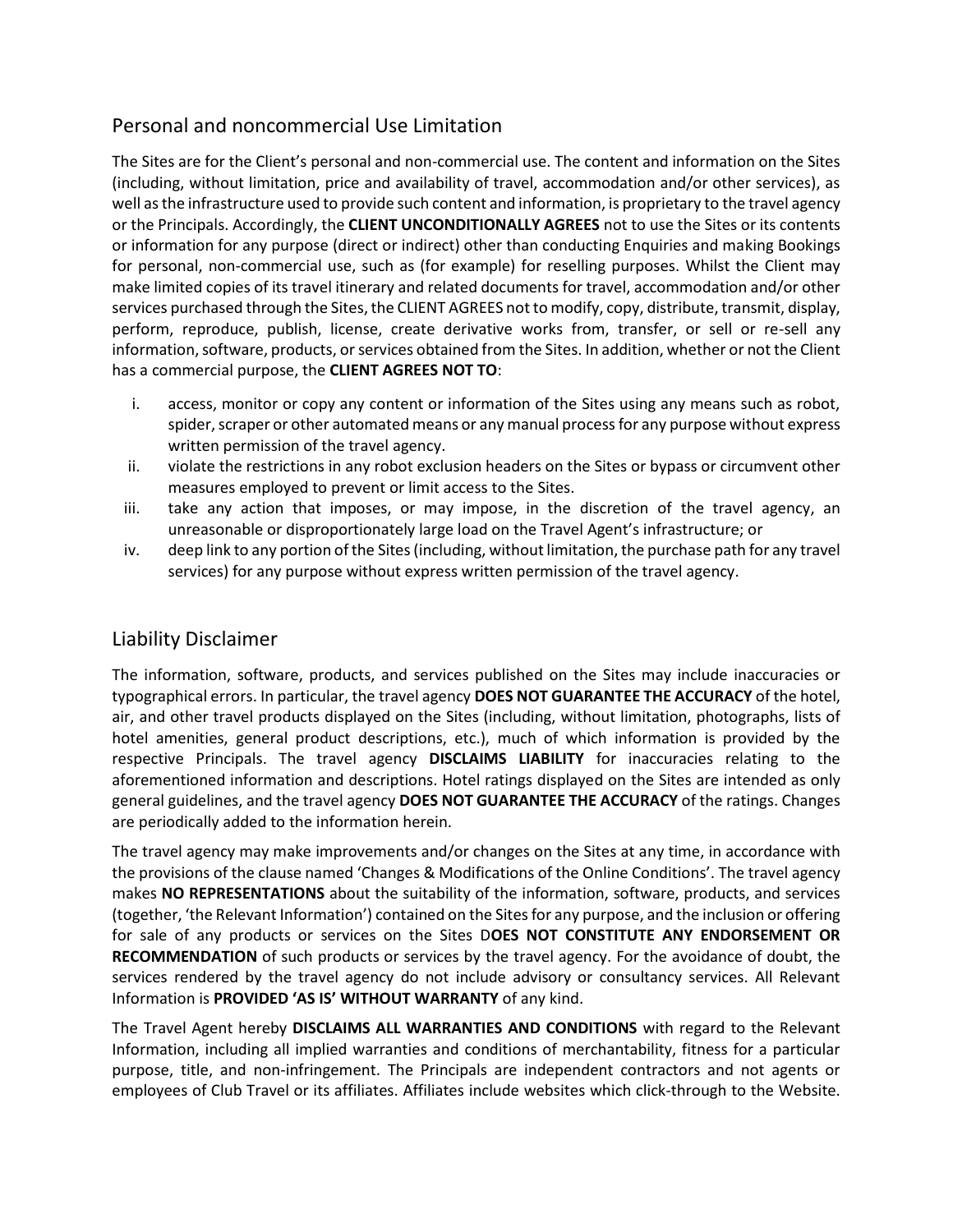The travel agency is **NOT LIABLE** for the acts, errors, omissions, representations, warranties, breaches or negligence of any such Principals or for any personal injuries, death, property damage, or other damages or expenses resulting thereof. The travel agency and its affiliates **HAVE NO LIABILITY AND WILL MAKE NO REFUND** in the event of any delay, cancellation, [overbooking], strike, force majeure or other causes beyond their direct control, and it has **NO RESPONSIBILITY** for any additional expense, omissions, delays, re-routing or acts of any government or authority, it being recorded that the Client's recourse in this regard (if any) will be governed by the terms of its contract with the relevant Principals.

In no event shall the travel agency and/or their respective suppliers be liable for any direct, indirect, punitive, incidental, special, or consequential damages arising out of, or in any way connected with, the use of the Sites or with the delay or inability to use the Sites, or for any information, software, products, and services obtained through the Sites, or otherwise arising out of the use of the Sites, whether based on contract, tort, strict liability, or otherwise, even if the travel agency and/or its respective suppliers have been advised of the possibility of damages. Because some states/jurisdictions do not allow the exclusion or limitation of liability for consequential or incidental damages, the above limitation may not apply to you.

# Travel Destinations

By offering travel for sale to particular international destinations on the Sites, the travel agency does **NOT REPRESENT OR WARRANT** that travel to such points is advisable or without risk, and is **NOT LIABLE** for damages or losses that may result from travel to such destinations. It is the Passenger's responsibility to check that there are no travel bans and/or advisories in place that may impact on the booking/s. The travel agency cannot be held responsible for any booking/s made by any Passenger that contravenes any travel advisory and/or ban that may be in place at the time of making the booking/s.

# Indemnification

The Client **AGREES TO DEFEND AND INDEMNIFY** the travel agency and any of their officers, directors, employees and agents from and against any claims, causes of action, demands, recoveries, losses, damages, fines, penalties or other costs or expenses of any kind or nature including, but not limited to, reasonable legal and accounting fees, brought by:

- i. the Client or on the Client's behalf [in excess of the liability described above]; or
- ii. by third parties as a result of
	- a. the Client's breach of the Online Conditions and notices or any other documents referenced herein.
	- b. the Client's violation of any law or the rights of a third party; or
	- c. the Client's use of the Sites.

No unlawful or prohibited Use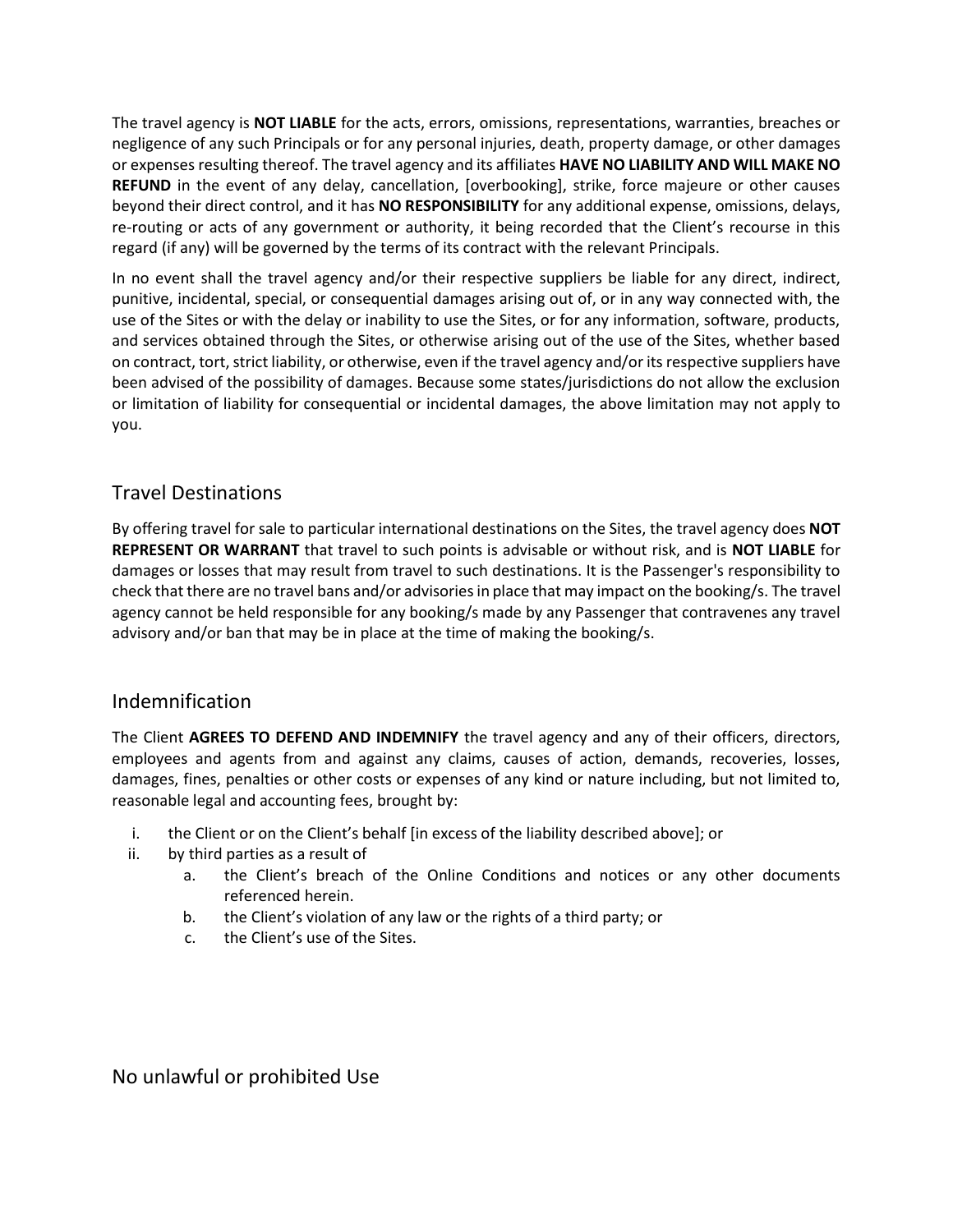The Client WARRANTS UNCONDITIONALLY that the Client will not use the Sites for any purpose that is unlawful or prohibited by the Online Conditions and notices or any other prohibitions unlawful in terms of South African law.

#### Links to other Websites

There are links on the Sites which allow a Client to visit the sites of third parties. Neither these sites nor the companies to whom they belong are controlled by the travel agency and it makes **NO REPRESENTATIONS AND GIVES NO WARRANTIES** concerning the information provided or made available on such sites nor the quality or acceptability of the products or services offered by any persons or entities referenced in any such sites. The travel agency inclusion of hyperlinks to such websites does **NOT IMPLY ANY ENDORSEMENT** of the material on such websites or any association with its operators. The travel agency has not tested and **MAKES NO REPRESENTATIONS** regarding the correctness, performance or quality of any software found at any such sites. The **CLIENT SHOULD RESEARCH AND ASSESS THE RISKS**  which may be involved in accessing and using any software on the internet before using it. The **CLIENT INDEMNIFIES** the travel agency against any claims for loss or damage arising from the Client's use of or of information gained from or from accessing any such linked sites.

# Applicable Law

Please note that the use of this Website is subject to the STC and specifically subject to South African law and the jurisdiction of South African courts.

#### General

Use of the Sites are unauthorized in any jurisdiction that does not give effect to all provisions of the Online Conditions, including, without limitation, this paragraph.

**THE CLIENT AGREES** that no joint venture, partnership, employment, or agency relationship exists between the Client and the travel agency as a result of this agreement or use of the Sites.

The travel agencies performance of this agreement is subject to existing laws and legal process, and nothing contained in this agreement is in derogation of the travel agency right to comply with law enforcement requests or requirements relating to the Client's use of the Sites or information provided to or gathered by the Travel agency with respect to such use.

If any part of this agreement is determined to be invalid or unenforceable pursuant to applicable law including, but not limited to, the warranty disclaimers and liability limitations set forth above, then the invalid or unenforceable provision will be deemed superseded by a valid, enforceable provision that most closely matches the intent of the original provision and agreement shall continue in effect.

This agreement (and any other terms and conditions referenced herein) constitutes the entire agreement between the Client and the travel agency with respect to the Sites and it supersedes all prior or contemporaneous communications and proposals, whether electronic, oral, or written, between the customer and the travel agency with respect to the Sites.

Any rights not expressly granted to the travel agency herein remain reserved.